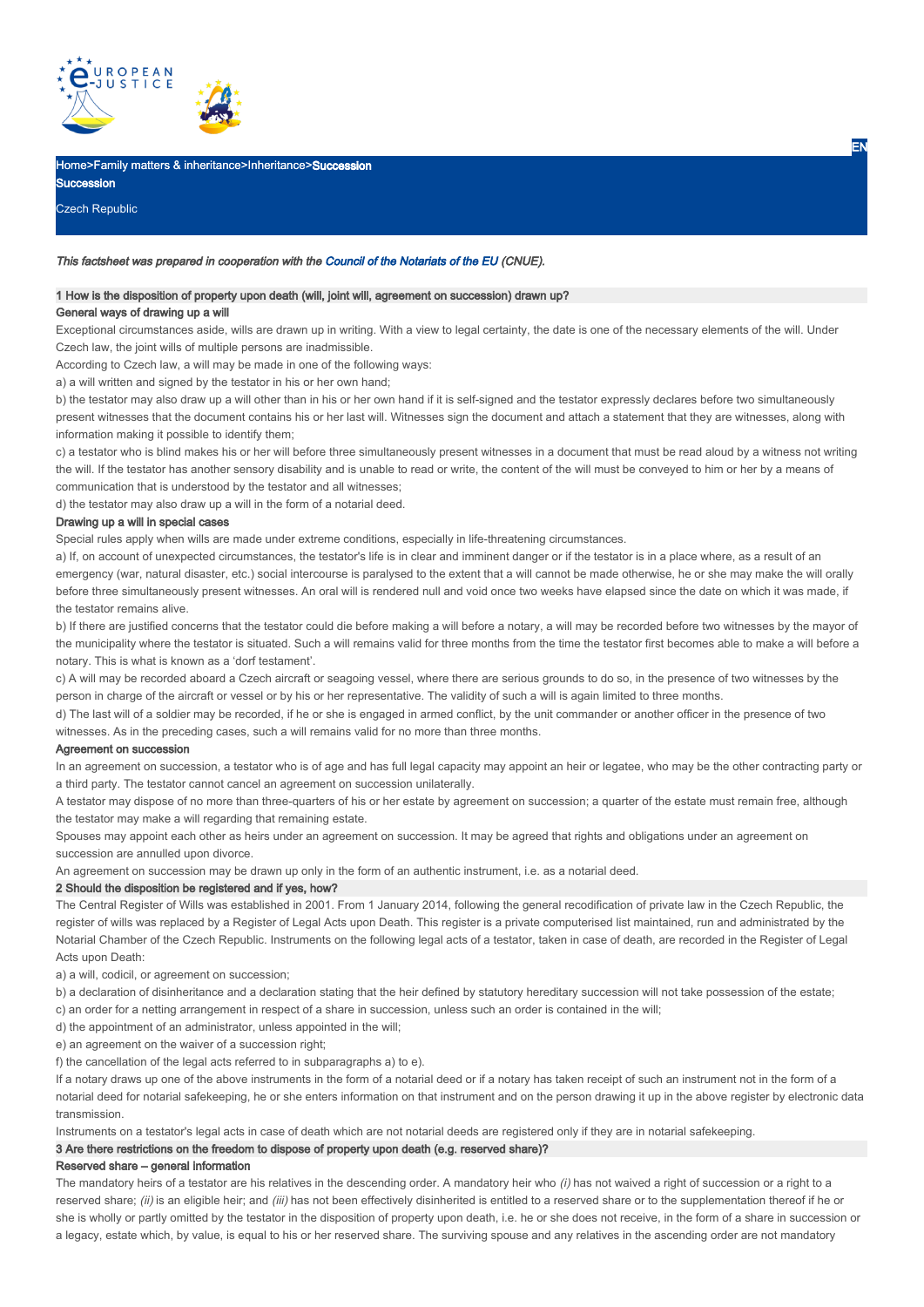heirs. Minor relatives in the descending order must receive at least the equivalent of three-quarters of their statutory share of succession; adult relatives in the descending order must receive at least one-quarter of their statutory share of succession. If the will contradicts this and if the testator has not disinherited a mandatory heir for reasons defined by law, a mandatory heir is entitled to payment of a sum of money equal to the value of his or her reserved share. If the testator is widowed and has two children, the share of succession of each of them is one-half. If one of them is a minor, his or her reserved share comprises three-eighths; for an adult relative in the descending order, the reserved share is one-eighth.

Section 704 of the Civil Code also states: 'If a family business is to be divided by a court on the division of the estate, the family member involved in running it shall be given priority right.'

### Special cases

If a mandatory heir is (consciously) omitted from a will without being disinherited, but has engaged in acts fulfilling any of the statutory reasons for disinheritance, such an omission is treated as disinheritance effected tacitly and rightfully, and in this situation the relative in the descending order has no right to a reserved share.

If a mandatory heir is omitted from a will solely because the testator, in the disposition of property upon death, did not know about him or her (e.g. the testator was under the impression that this relative in the descending order had died, or had no awareness of the fact that a particular person was the testator's relative in the descending order), that mandatory heir is entitled to the reserved share to which he or she has a right by law.

#### Possibility to waive a right to a reserved share

A mandatory heir may waive the right to a reserved share by formal agreement with the testator drawn up in the form of a notarial deed. A right of succession may also be renounced to the benefit of another person in the same way. Renunciation to the benefit of that other person is valid if he or she becomes an heir.

The waiver and relinquishment of succession (succession may be relinquished by an heir who has not waived succession) should be distinguished from the renunciation of a right of succession or a right to a reserved share under an agreement made with the testator (while he or she is still alive) in the form of a notarial deed. A succession may not be waived or renounced until after the testator's death.

#### Other restrictions

A testator may, in a will, specify conditions, instructions of time, or orders, or instruct that, after an heir's death, succession is to pass to another heir (entailment). However, such clauses must not be aimed at the manifest harassment of an heir or legatee out of discernible arbitrariness on the part of the testator and must not palpably contradict public policy.

While a testator may not order an heir or legatee to marry, not to marry or to remain in a marriage, he or she may establish a right for someone that lasts until such time as that person marries.

If all heirs (or successors in the line of entailment) are the testator's contemporaries, the sequence in which, according to the testator's disposition of property upon death, these heirs are to succeed from each other (subject to certain conditions) is not restricted. If, at the time of death of the testator, an heir is not yet alive, the sequence of heirs defined by the testator ends when the first such heir assumes succession.

Entailment ends no later than upon expiry of one hundred years from the death of the testator. However, if an heir in the line of entailment is to assume succession after the death of an heir who is the testator's contemporary, entailment ends only after the first such heir in line assumes succession.

# 4 In the absence of a disposition of property upon death, who inherits and how much?

If the deceased has not made a will or a codicil or has not entered into an agreement on succession, his or her heirs under the law, in six succession classes, inherit. Persons in these classes come into consideration as heirs by stages, based on their class. Heirs from the lower classes exclude heirs from the higher classes, e.g. if the heirs in the first succession class inherit, the heirs in the second class do not inherit anything. Only if the heirs in the first succession class do not inherit does inheritance pass to heirs in the second class. Shares in succession referred to by law apply only if the heirs do not reach a different agreement before a court. If the deceased has not drawn up disposition of property upon death (a will, agreement on succession or codicil), or if the deceased so permits (has not prohibited) in the disposition of property upon death, the heirs may divide up the estate any way they wish by mutual agreement reached before a court.

#### Succession classes

In the first succession class, the deceased's children and spouse inherit in equal measure. If the deceased and his or her spouse had joint marital assets, the court first settles the joint marital assets so that a portion of these assets accrues to the surviving spouse and a part (typically half) is included in the inheritance. Assets accruing to inheritance are inherited by the deceased's spouse and children in equal measure. The spouse's share does not include any items acquired by the spouse in the settlement of joint assets. In the Czech Republic, the Civil Code makes no distinction between children born in or out of wedlock, or one's own (biological) children and children by adoption.

If any of the deceased's children do not inherit (e.g. if they renounce their share in succession in the testator's lifetime, if they waive succession or if they are survived by the testator), the share in succession pertaining to that child is inherited by that child's children in equal measure. The same rule applies to more distant relatives in the descending order.

If the deceased did not have a spouse, but had children, the deceased's entire estate is inherited by his or her children (or their relatives in the descending order – see above). However, if the deceased had a spouse, but was childless, the deceased's spouse does not inherit the entire estate, but inherits alongside heirs in the second succession class.

In the second succession class, those inheriting are the deceased's spouse, the deceased's parents and persons who lived with the deceased for at least one year before his or her death in a shared household, and therefore took care of the household shared with the deceased, or were dependent on the deceased for their maintenance. All of these persons, apart from the spouse, inherit in equal measure. The deceased' spouse, however, inherits at least half of the estate. Therefore, if the deceased had a spouse and both parents, the spouse inherits half of the estate and each of the parents a quarter.

The spouse and either parent may, in the second succession class, inherit the entire estate. However, if the deceased person had a cohabitant, but neither a spouse nor parents, the cohabitant does not acquire the whole estate, but inherits together with other heirs in the third succession class.

In the third class of heirs, the deceased's siblings and cohabitant inherit in equal measure. If any of the siblings does not inherit, that sibling's share is inherited by his or her children, i.e. the deceased's nephews or nieces (again in equal measure). Any of these heirs may inherit the whole estate. If inheritance does not accrue to the deceased's siblings or cohabitants, in the fourth succession class it is the deceased's grandparents who inherit in equal measure.

If none of the deceased's grandparents inherits, in the fifth succession class inheritance passes to the grandparents of the deceased's parents (i.e. the great grandparents). The grandparents of the deceased's father receive half of the inheritance, the grandparents of the deceased's mother the other half. The two pairs of grandparents split the half accruing to them in equal measure.

If one member of a couple does not inherit, the released eighth falls to the other member. If an entire couple does not inherit, that quarter accrues to the other couple on the same side. If neither couple on the same side inherits, the inheritance falls to the couples on the other side in the same ratio as that used to split the half of the inheritance which accrues to them directly.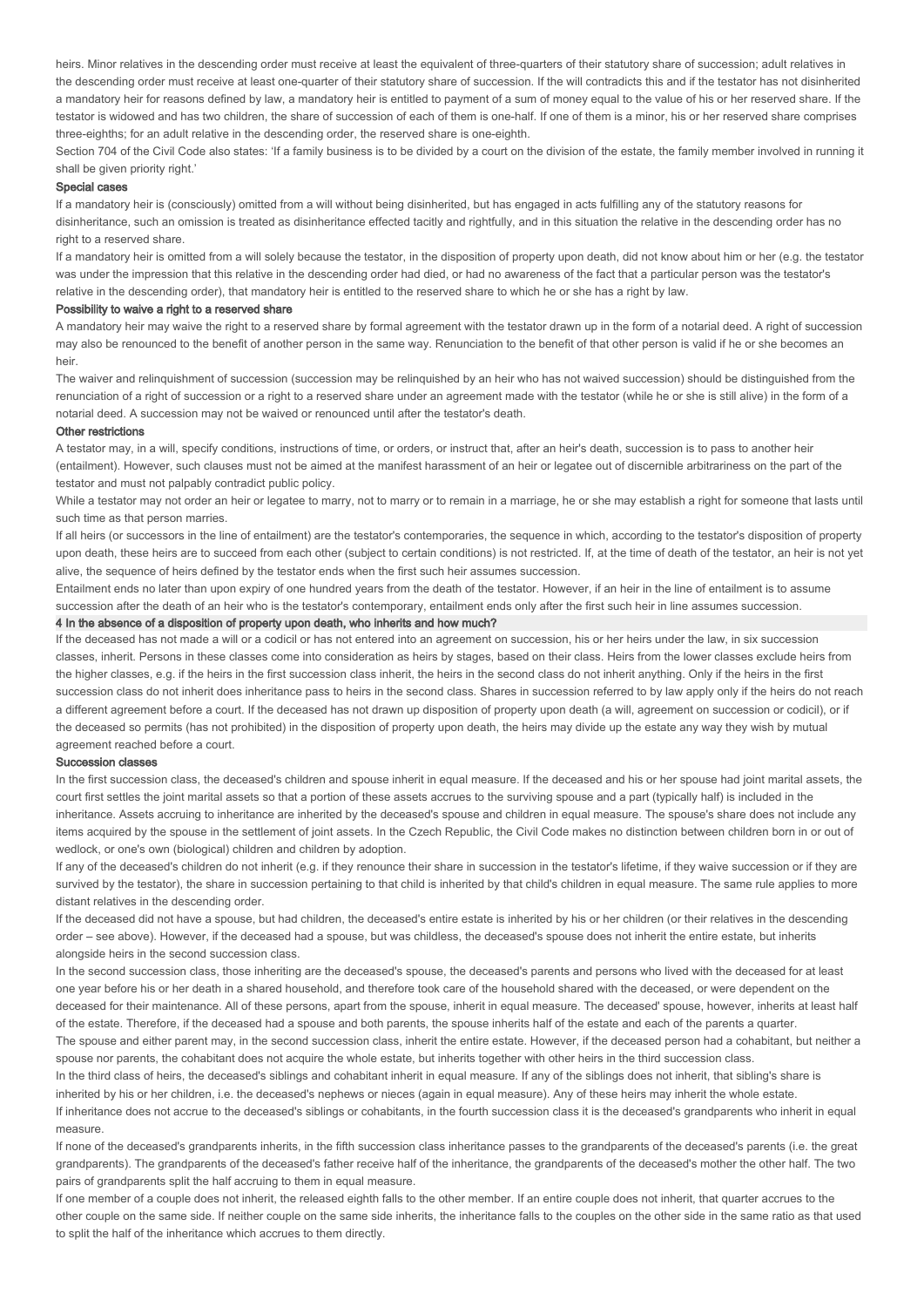Finally, in the sixth succession class, if none of the aforementioned heirs inherits, the inheritance passes to the children of the children of the deceased's siblings (the children of the nephews and nieces) and the children of the deceased's grandparents (uncles and aunts). If any of the uncles or aunts does not inherit, their share is inherited by their children (the deceased's cousins).

If none of the heirs inherits, the assets fall to the State, which is treated as the heir.

# 5 What type of authority is competent:

### 5.1 in matters of succession?

### 5.2 to receive a declaration of waiver or acceptance of the succession?

#### 5.3 to receive a declaration of waiver or acceptance of the legacy?

#### 5.4 to receive a declaration of waiver and acceptance of a reserved share?

A district court has the jurisdiction to handle all succession proceedings (including the waiver or acceptance of succession, a legacy, or the assertion of a reserved share). In line with a predefined work timetable, the court instructs a notary to manage the succession proceedings. That notary then acts and takes decisions in the proceedings on behalf of the court. Czech law does not permit the parties to succession proceedings to choose their notary.

### 6 Short description of the procedure to settle a succession under national law, including the winding-up of the estate and sharing out of the assets (this includes information whether the succession procedure is initiated by a court or other competent authority on its own motion) **Jurisdiction**

If the competent body is a Czech court, jurisdiction to hear succession proceedings rests with the district court in whose district the deceased's place of permanent or other residence, as registered in the relevant information system, was situated. If the deceased had no permanent or other place of residence on record, the court with jurisdiction is the one in whose district the deceased actually lived (where his or her residential address could be found). If that place cannot be identified either, the competent court is the one in whose district he or she was last found to be present.

If the deceased did not reside in the Czech Republic, the court with due jurisdiction is the one in whose district the deceased owned real estate. If the deceased did not have any real estate in the Czech Republic (and jurisdiction cannot be determined by any of the methods above), the court with due jurisdiction is the one in whose district the deceased died (where the body of the deceased was found).

#### Initiation of succession proceedings by a Czech court

A court initiates succession proceedings on its own motion as soon as it learns of the death of the deceased. Deaths are notified to the competent court by the registry. However, the court may learn of the death of a deceased person by other means, e.g. from the police, from a healthcare facility or from any heirs. A court also initiates succession proceedings if it is petitioned to do so by anyone exercising a right to the estate as an heir. If a court discovers that it does not have geographical jurisdiction, it refers the inheritance case to the competent court. Inheritance cases may also be referred to another court in those situations where it would be appropriate to do so, e.g. because the deceased's heirs are resident in the district of another court.

### Course of proceedings

First, in its preliminary enquiries the court ascertains information about the deceased, his or her assets and debts, the group of heirs and whether the deceased left a will or other disposition of property upon death. The court typically extracts such information from public lists, from the register of legal acts upon death, from the register of documents on marital assets and, not least, by questioning the person in charge of the deceased's funeral. Where required by law or for other reasons, the court also takes urgent action to secure the estate, i.e. in particular by taking an inventory and sealing the estate

Once the preliminary enquiries are over, the court orders a hearing and instructs potential heirs of their right of succession and their right to demand that an inventory of estate assets be drawn up. If any of the heirs seeks an inventory of estate assets, this is ordered by the court.

If the deceased had joint marital assets, the court – further to a communication from the parties – draws up a list of these assets and a list of joint liabilities, and determines the value of the assets. Assets disputed by the parties are disregarded. The surviving spouse then has the opportunity to reach an agreement with the heirs on the settlement of joint marital assets. That agreement stipulates which assets accrue to the estate and which are to remain with

the surviving spouse (the principle that the shares of both spouses are equal need not be respected). It is also possible to enter into an agreement under which all joint assets accrue to the surviving spouse, with none of those assets forming part of the estate.

The agreement on the settlement of joint marital assets property between the heirs and the surviving spouse must not contradict the law or the deceased's instructions set out in the disposition of property upon death. Otherwise the court will not approve the agreement.

If the court does not approve the agreement on the settlement of joint marital assets, or if no such agreement is concluded, the court settles joint marital assets itself by adhering to the following rules:

a) the shares of both spouses in the assets to be settled are the same;

b) each spouse reimburses the resources from the joint assets spent on his or her exclusive property;

c) each spouse has the right to demand compensation for resources from his or her exclusive property spent on joint assets;

d) it takes into account the needs of dependent children;

e) it takes into account how each of the spouses cared for the family, especially how he or she cared for the children and the family household;

f) it takes into account how each spouse contributed to the acquisition and maintenance of joint assets.

After settling joint marital assets, the court draws up a list of the estate's assets and liabilities. In doing so, the court draws primarily on information from the heirs and, if an inventory of the estate has been ordered, on that inventory of the estate. Any contentious assets or liabilities are disregarded.

The court appraises the value of assets in the estate, as a rule, according to concurring statements provided by heirs. It is very rare for expert opinions to be commissioned for such valuations.

If the deceased did not leave a disposition of property upon death, the heirs may reach agreement on how to divide the estate in any way they wish. The court confirms the heirs' acquisition of inheritance under that agreement. In the absence of such an agreement, the court confirms their inheritance according to ratios derived from the law. At the request of the heirs, the court splits the estate among the heirs itself.

If the testator, in the disposition of property upon death, provides instructions on how to divide the estate, the court confirms the heirs' acquisition of the estate according to those instructions. Otherwise, the heirs may agree on how to divide the estate between them. Nevertheless, the heirs may agree on differing levels of shares in succession only where this possibility has been expressly conceded by the testator.

If a mandatory heir asserts the right to a reserved share, the other heirs may reach an agreement with that heir on the settlement of the reserved share (a severance payment). Otherwise, an inventory of the estate must be ordered to calculate the reserved share.

Before a decision on the estate is handed down, proof must be provided to the court that due legacies have been resolved and that other legatees have been notified of their right to a legacy.

#### 7 How and when does one become an heir or legatee?

On the death of a testator, his or her heirs have a right of succession. Unless the acquisition of assets from the estate is deferred in keeping with the testator's disposition of property upon death, e.g. due to a condition (an heir is to acquire the inheritance upon graduated from university) or instructions of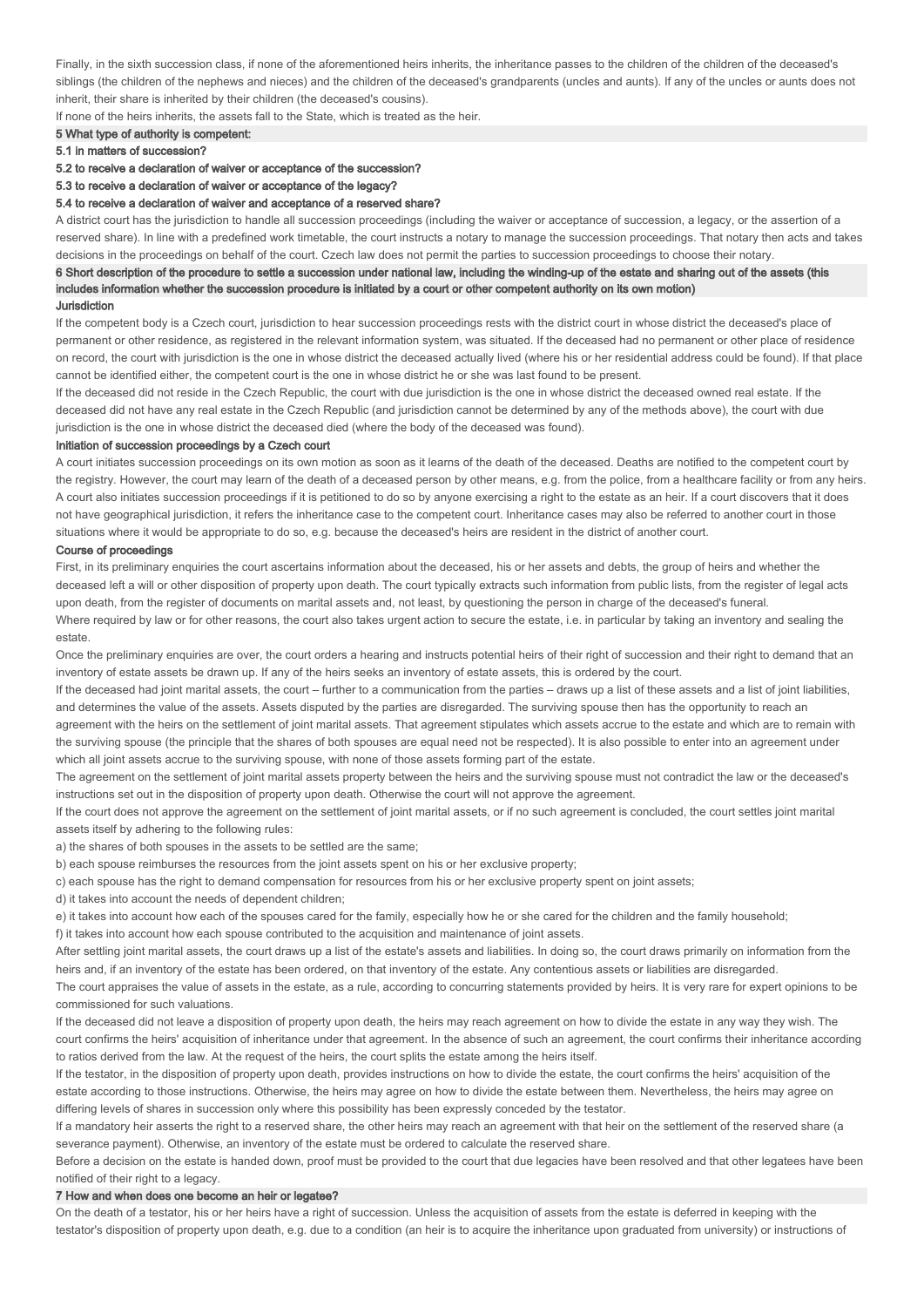time (upon expiry of a defined period), one or more heirs inherit upon the death of the testator. The court decides who is to obtain inheritance in this way on the basis of the outcome of succession proceedings. If the testator, in his or her disposition of property upon death, defers the inheritance (by a condition or instructions of time), one or more principal heirs inherit on the death of the testator, while one or more subsequent heirs inherit on fulfilment of the condition (the passing of a given period). The court decides on the passage of inheritance from principal heirs to subsequent heirs in separate proceedings. Inheritance decisions are issued in the name of the court by a notary commissioned by the competent district court to execute acts in succession proceedings. When executing the acts of a judicial commissioner in succession proceedings, a notary, a notary clerk and a candidate have all the privileges

of a court as a public authority in the exercise of justice.

A legatee acquires a right to a legacy on the death of the testator and must be notified of this right before the end of succession proceedings. Due legacies must be settled before the end of the succession proceedings.

### Renunciation of a right of succession, waiver, relinquishment

A right of succession may be renounced in advance by agreement with the testator in the form of a notarial deed.

After the death of the testator, an heir may waive succession by an explicit declaration made to the court within one month from the date on which the heir is advised of this right. An heir residing abroad has three months from such notification of advice in which to waive succession. This time limit may be extended for serious reasons, but cannot be extended on expiry of the time limit (the deadline cannot be waived). After this deadline, it is accepted that the heir has not waived succession.

A mandatory heir may waive succession while reserving the option of a reserved share, e.g. he or she may waive inheritance derived from the disposition of property upon death without forgoing the right to a reserved share. This is, in some respects, an exception to the general rule that an heir cannot be absolved of an obligation imposed by the disposition of property upon death by waiving the succession derived from that disposition and, yet, at the same time, assert his or her right as a statutory heir – he or she may become an heir by means of the disposition of property upon death or may waive such succession. A declaration of waiver or acceptance cannot be withdrawn.

Succession may not be waived by a person who, through his or her actions, makes it clear that he or she has no intention of waiver, especially by disposing of assets that belong to the estate.

Succession may also be relinquished to the benefit of another heir. A mandatory heir who relinquishes succession also forgoes the right to a reserved share; this decision is also effective for relatives in the descending order. The relinquishment of succession to the benefit of another heir takes effect if the other heir consents to this act. An heir who relinquishes succession is not absolved, by that act, of the obligation to comply with orders, instructions relating to a legacy or other measures which, according to the testator's will, can and should be fulfilled only in person.

### 8 Are the heirs liable for the deceased's debts and, if yes, under which conditions?

Heirs can choose whether or not to exercise their right to demand an inventory of the estate. Heirs who do not seek an inventory of the estate are then liable for the deceased's debts in full. If multiple heirs do not exercise the right to an inventory, they are jointly and severally liable. An heir who does not demand an inventory is liable for all debts even if the court draws up a list of assets for other reasons (e.g. because another heir exercises the right to the inventory). If an heir demands an inventory, the court carries out an inventory of the estate. An heir who demands an inventory is liable for the deceased's debts only up to the value of the inheritance received. If multiple heirs assert this right, they are liable jointly and severally, but each has this liability only up to the value of the inheritance he or she receives.

In some cases, the court orders an inventory of the estate even if no heir requests this, primarily for the protection of minor heirs, heirs whose residence is unknown, and the testator's creditors.

In certain cases, the court may decide that the inventory of the estate will be replaced by a list of estate assets drawn up by the administrator, or by a joint declaration on estate assets prepared and signed by all heirs.

### 9 What are the documents and/or information usually required for the purposes of registration of immovable property?

The registration of rights in the property register is governed by Act No 256/2013 on the property register (the Cadastral Act).

The following are registered in the property register:

lands in the form of parcels;

buildings which are assigned a building number or land registry reference number, unless part of land or a building right;

buildings which are not assigned a building number or land registry reference number, unless part of land or a building right, provided that they are the principal structure on the land and are not classified as 'small structures';

units defined in accordance with the Civil Code;

units defined in accordance with Act No 72/1994 regulating certain co-ownership relations connected with buildings and certain ownership relations connected with flats and non-residential premises and amending certain laws (the Housing Ownership Act), as amended;

a building right:

waterworks

Rights in rem acquired through inheritance are entered in the property register pursuant to a decision or authentic instrument of succession issued in a Member State and by a certificate issued by a court or competent authority of the Member State of origin or a European Certificate of Succession ('instruments').

The land registry in whose district the immovable property is situated is locally competent to carry out registration procedure.

The real estate must be indicated in the instruments for the registration of rights in the property register (the inheritance decision, authentic instrument, and/or European Certificate of Succession) in accordance with Section 8 of Act No 256/2013:

Land is identified by a parcel number and an indication of whether it is a building plot, and by the name of the cadastral community in which it is situated. Land subject to simplified registration is identified by the parcel number according to the former land register, stating whether this is a parcel number assigned under the land register, the allocation plan, the unification plan or the property register, and by the name of the cadastral community in which it is situated.

A building which is not classified as a part of land or a building right is identified by the parcel number of the land on which it has been built, the house number or land registry reference number (if no number has been assigned, the method of building use is indicated), and by the name of the borough in which it is situated.

A unit is identified by the designation of the building in which it is demarcated or the designation of the land or building right, if the building in which it is demarcated is classified as a part of such land, by the unit number and the name of the unit, and where appropriate by the indication that it is an unfinished unit.

A building right is identified by the parcel number, an indication of whether it is a building plot, and by the name of the cadastral community in which it has been established.